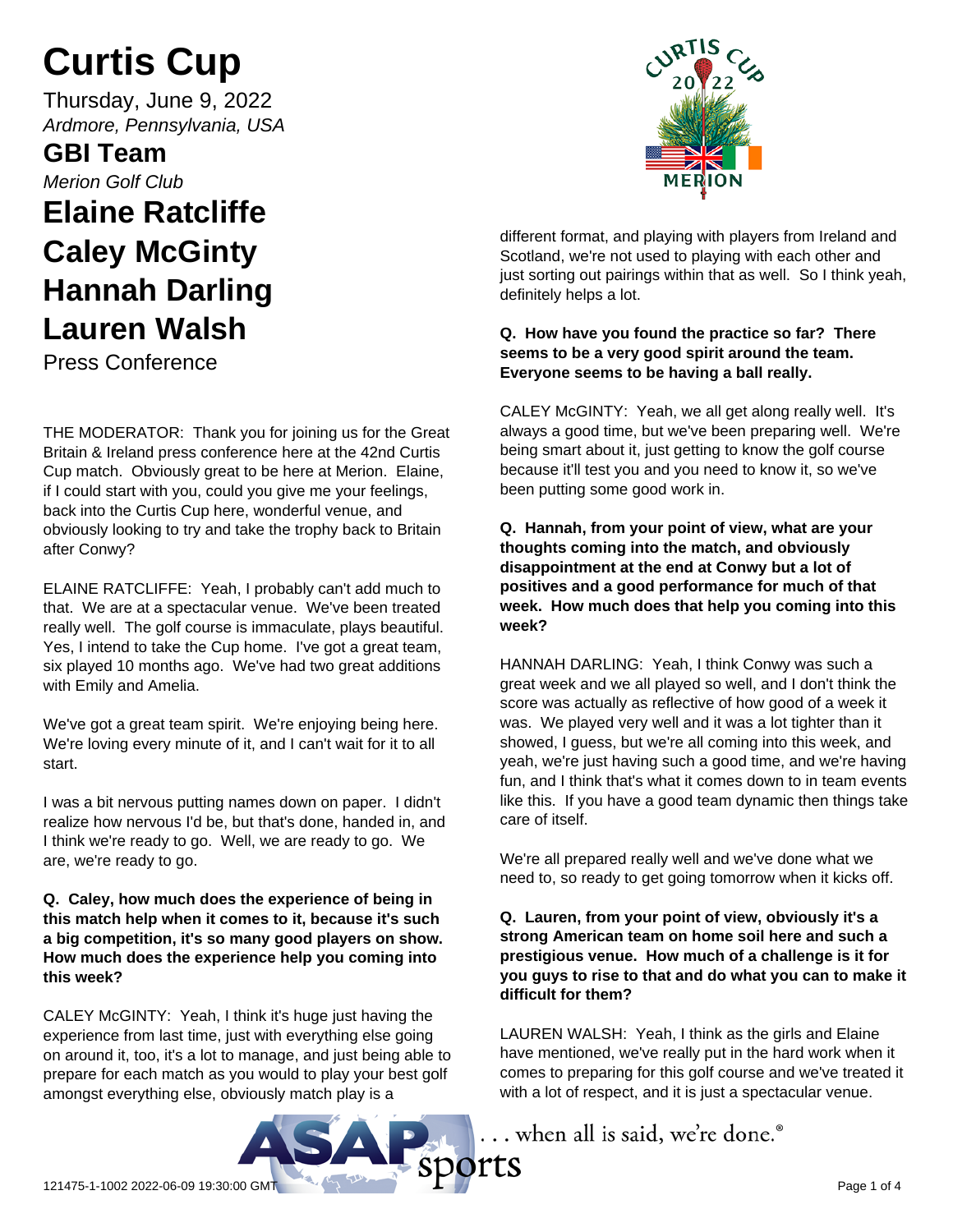When it comes to the U.S. Team, I think seven of us play in the college circuit over here, so while the U.S. names might seem big, we play with them week in and week out, and when it comes down to an 18-hole match, anything can happen. As we said, we're ready to go, and yeah, excited for the next couple days.

# **Q. What was your first impression of Merion when you got to play it?**

HANNAH DARLING: Wow. It's just such a beautiful place. The course, you don't really -- I mean, we play a lot in America and there's a lot of courses similar to this, but just some of the visuals on the course, and it's just in such good condition.

LAUREN WALSH: Yeah, when we see the greenskeepers out rolling the fairways and everything is so well manicured, there's nothing out of place out there, and honestly it just sets up for such a special match. Yeah, yeah, it's honestly spectacular.

# **Q. Have you played here before or is this the first time for each of you?**

HANNAH DARLING: First time for most of us, all of us, I think.

ELAINE RATCLIFFE: I was here in November so just saw it closed, and then these three also came in May, so we feel lucky. This is my fourth time in six months. It doesn't get much better than that. If anybody played a course like this, they'd be -- just want to play golf every day, wouldn't you.

#### **Q. We certainly do from the sidelines. For the players, do any of you have any sense of the history of Merion, the U.S. Opens and other international competitions that have been played here and what are your thoughts about that?**

HANNAH DARLING: So when we came actually in May, we went to the --

LAUREN WALSH: The archives.

HANNAH DARLING: The archive room. We saw all the history there. The one thing that stood out for me and gives me goosebumps every time you think about it is the guy that designed the course, he was booked to be on the Titanic coming back home because he was visiting in the UK to kind of look at different courses over there, and should have come home on the Titanic and decided to stay a few more days or whatever and look at Sunningdale, and obviously we know what happened to the Titanic. When I seen Sunningdale and just that look, I don't know how that happens, but for me, that almost started it and then there's obviously been so much more happening afterwards on the golf course. Yeah, that for me was huge.

LAUREN WALSH: Yeah, it's a special club to be a part of. There's been so many incredible tournaments hosted here. For us all to be a part of the Curtis Cup here in 2022 is very special, and I think something we all take good pride in.

# **Q. Were you watching in 2013 when Justin Rose brought home the trophy?**

ELAINE RATCLIFFE: Yes.

LAUREN WALSH: Yeah, I remember watching some of it on TV. It's cool to be here in person now.

# **Q. I take it none of you have a 1-iron?**

HANNAH DARLING: I wish.

ELAINE RATCLIFFE: We were supposed to do that when we were last here but the rains came and it didn't happen. I used to carry a 2-iron.

HANNAH DARLING: All right, Elaine.

ELAINE RATCLIFFE: I didn't say I hit it.

HANNAH DARLING: Just carried it. We get you.

# **Q. Curious your thoughts on the wicker baskets?**

CALEY McGINTY: It's really cool. It's so different. When I was here the first time I was throwing my golf ball at it just to see what happened. It's kind of cool because you don't really realize in normal golf how much you actually pay attention to the wind at the flag, and it makes it a little bit harder not having that visual there with the wind, but no, it's cool. It's fun.

HANNAH DARLING: Yeah, it's very iconic. Some courses, the Old Course at St Andrews has the swell can bridge. The thing that's iconic about the course is the course itself, but it has the wicker baskets on the flag which is very cool, and if you see that you know you're at Merion.

# **Q. Curious how the team Snapchat or group chat looks on a regular basis?**

LAUREN WALSH: With everything thrown in there.



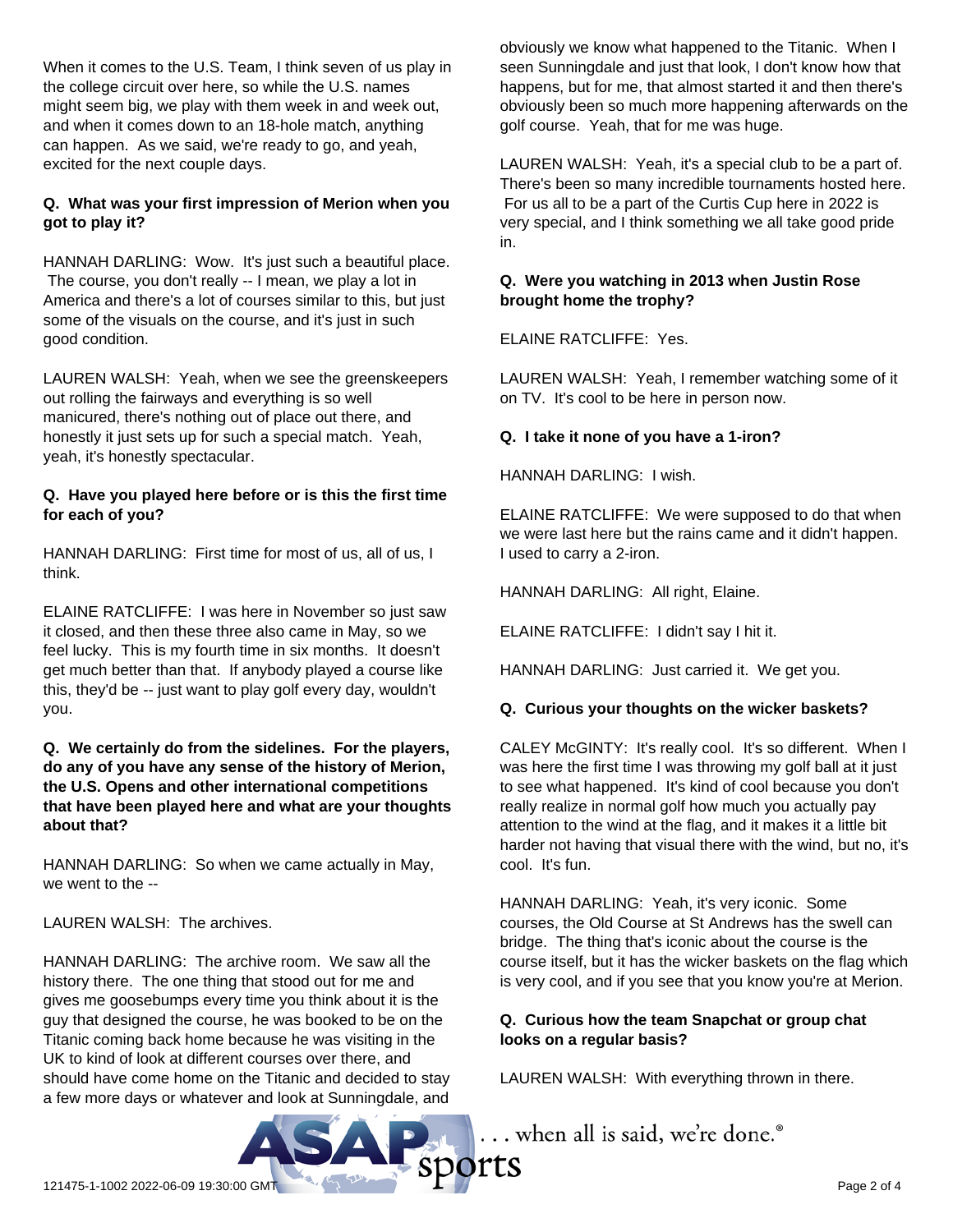CALEY McGINTY: Yeah, we have a lot of funny pictures in there.

HANNAH DARLING: Yeah, the group chat picture.

LAUREN WALSH: We have a lot of great team members, and we've really had a lot of fun this week, so I think we've been capturing a lot of pictures of that fun and appreciating it in the group chat I'd say.

HANNAH DARLING: Not only pictures in the group chat, we also have some mental images of what's been happening. We've had some banter so far.

LAUREN WALSH: It's been good.

HANNAH DARLING: We have everything in there.

# **Q. Did you have to change kind of how you wanted to approach your lineup or even the groups that you had in your team when you knew it was going to be this golf course versus let's say Conwy?**

ELAINE RATCLIFFE: No, no. I think having come here in November and seeing what a great golf course it was, I knew we needed players that played good golf, if that makes sense, and could strike the ball well. I felt very comfortable about the players that we had at Conwy were also good golfers.

There was no switching or thinking that somebody should come because of how the course is. I think it's a fair test of golf. I think it's a cracking test of golf. I feel very fortunate to be in a position of picking golfers that can play. So I've always felt comfortable that who we would select would be able to play around here because it's such a fair golf course.

The only thing that I'd say I have done differently -- not done differently, but what I didn't come here with was set ideas of pairings. I knew what pairings we'd had at Conwy, and that was great experience for those that played together, but coming this week, being a different golf course, being also different -- the players are different than they were at Conwy because they hadn't ever played in a Curtis Cup at Conwy. They have now played in a Curtis Cup. Some of them have played ANWA since. I've been very open about seeing what I think are the best pairings for this time and this golf course, if that makes sense.

# **Q. So I guess the question is what did you learn from Conwy that you're applying here?**

ELAINE RATCLIFFE: What did I learn? A few things I think prior to the event. We've looked at a few things

slightly differently. We've thought about nutrition. I was aware that we flagged on the second morning and then possibly the last afternoon, so we've looked at nutrition. I'm trying to think -- we came and practiced here, and I've sought advice on how to play this course because of knowing the type of course that it is.

But there wasn't a lot of things to do differently from Conwy because I think we took it to them and we did a lot of things well, so it's been about tweaking I would say as opposed to changing.

# **Q. When you said you sought advice, from whom?**

ELAINE RATCLIFFE: I sought advice from a couple of caddies. I luckily know Fooch, who caddied for Justin Rose, so know him from when I played on the Tour --

# **Q. That's unfortunate.**

ELAINE RATCLIFFE: That is unfortunate if you know him. So yeah, him, and then also a lovely gentleman, Johnny McLaren, who caddied for Luke, so was in the last group, as well. He's having a sabbatical this year. So through Martin Slumbers, Martin knows him really well, and I didn't realize he was good friends with Fooch, as well, so I spent some time with him going through the course. He's been very generous with his time, and just found it really, really interesting to see what I thought of the course and then see how they are, how they saw it.

Luckily it is straightforward because what you see is what you get, but it's been lovely to seek advice from both of those.

# **Q. Ladies, just from your standpoint, obviously this isn't the Old Course at St Andrews or things like that, this is a high-ball hitter course predominantly. Do you feel comfortable with that or do you feel like you might have to attack it a different way?**

HANNAH DARLING: I think we're all in this team because we're good players, and when you play a golf course, I don't think we have to change our games at all, and I think that's something you might think by, yeah, the Americans are -- they're ranked very well, but I think something we do well is we play our own game, and I don't think we have to go into this week thinking we have to do anything differently to beat them.

Yeah, most courses in America are high ball flight, that suited, but you hit a low ball, you can still get around and you can still beat people around here, so I don't think it's a case of us thinking we need to play any differently. We're all good players, and we'll play our games around here and

... when all is said, we're done.<sup>®</sup>